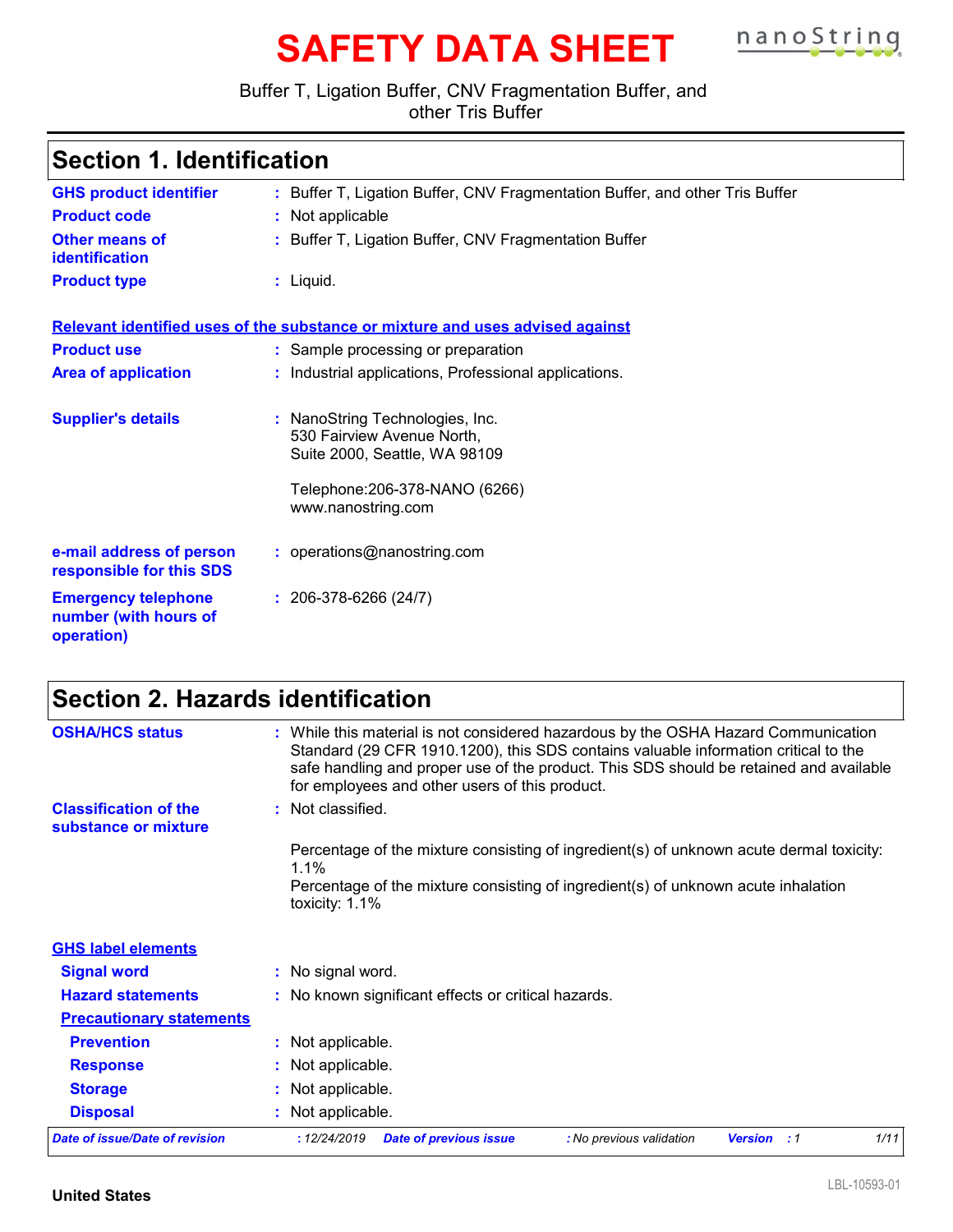### **Section 2. Hazards identification**

**Hazards not otherwise classified**

**:** None known.

### **Section 3. Composition/information on ingredients**

| Substance/mixture     | : Mixture    |
|-----------------------|--------------|
| <b>Other means of</b> | $:$ Buffer T |
| <b>identification</b> |              |

**:** Buffer T, Ligation Buffer, CNV Fragmentation Buffer

| Ingredient name | <b>Other names</b> | $\Omega$<br>70 | <b>CAS number</b> |
|-----------------|--------------------|----------------|-------------------|
| Component A     | Proprietary        | Proprietary    |                   |

Any concentration shown as a range is to protect confidentiality or is due to batch variation.

**There are no additional ingredients present which, within the current knowledge of the supplier and in the concentrations applicable, are classified as hazardous to health and hence require reporting in this section.**

### **Section 4. First aid measures**

#### **Description of necessary first aid measures**

| <b>Eye contact</b>  | : Immediately flush eyes with plenty of water, occasionally lifting the upper and lower<br>eyelids. Check for and remove any contact lenses. Get medical attention if irritation<br>occurs.                                                                                                                                                            |
|---------------------|--------------------------------------------------------------------------------------------------------------------------------------------------------------------------------------------------------------------------------------------------------------------------------------------------------------------------------------------------------|
| <b>Inhalation</b>   | : Remove victim to fresh air and keep at rest in a position comfortable for breathing. Get<br>medical attention if symptoms occur. In case of inhalation of decomposition products in<br>a fire, symptoms may be delayed. The exposed person may need to be kept under<br>medical surveillance for 48 hours.                                           |
| <b>Skin contact</b> | : Flush contaminated skin with plenty of water. Remove contaminated clothing and<br>shoes. Get medical attention if symptoms occur.                                                                                                                                                                                                                    |
| <b>Ingestion</b>    | : Wash out mouth with water. Remove victim to fresh air and keep at rest in a position<br>comfortable for breathing. If material has been swallowed and the exposed person is<br>conscious, give small quantities of water to drink. Do not induce vomiting unless<br>directed to do so by medical personnel. Get medical attention if symptoms occur. |

|                                       | <b>Most important symptoms/effects, acute and delayed</b>                                                                                                                |
|---------------------------------------|--------------------------------------------------------------------------------------------------------------------------------------------------------------------------|
| <b>Potential acute health effects</b> |                                                                                                                                                                          |
| Eye contact                           | : No known significant effects or critical hazards.                                                                                                                      |
| <b>Inhalation</b>                     | : No known significant effects or critical hazards.                                                                                                                      |
| <b>Skin contact</b>                   | : No known significant effects or critical hazards.                                                                                                                      |
| <b>Ingestion</b>                      | : No known significant effects or critical hazards.                                                                                                                      |
| Over-exposure signs/symptoms          |                                                                                                                                                                          |
| <b>Eye contact</b>                    | : No specific data.                                                                                                                                                      |
| <b>Inhalation</b>                     | : No specific data.                                                                                                                                                      |
| <b>Skin contact</b>                   | : No specific data.                                                                                                                                                      |
| <b>Ingestion</b>                      | : No specific data.                                                                                                                                                      |
|                                       | Indication of immediate medical attention and special treatment needed, if necessary                                                                                     |
| <b>Notes to physician</b>             | : In case of inhalation of decomposition products in a fire, symptoms may be delayed.<br>The exposed person may need to be kept under medical surveillance for 48 hours. |
| <b>Specific treatments</b>            | : No specific treatment.                                                                                                                                                 |
| <b>Date of issue/Date of revision</b> | 2/11<br>: 12/24/2019<br><b>Date of previous issue</b><br>: No previous validation<br><b>Version</b> : 1                                                                  |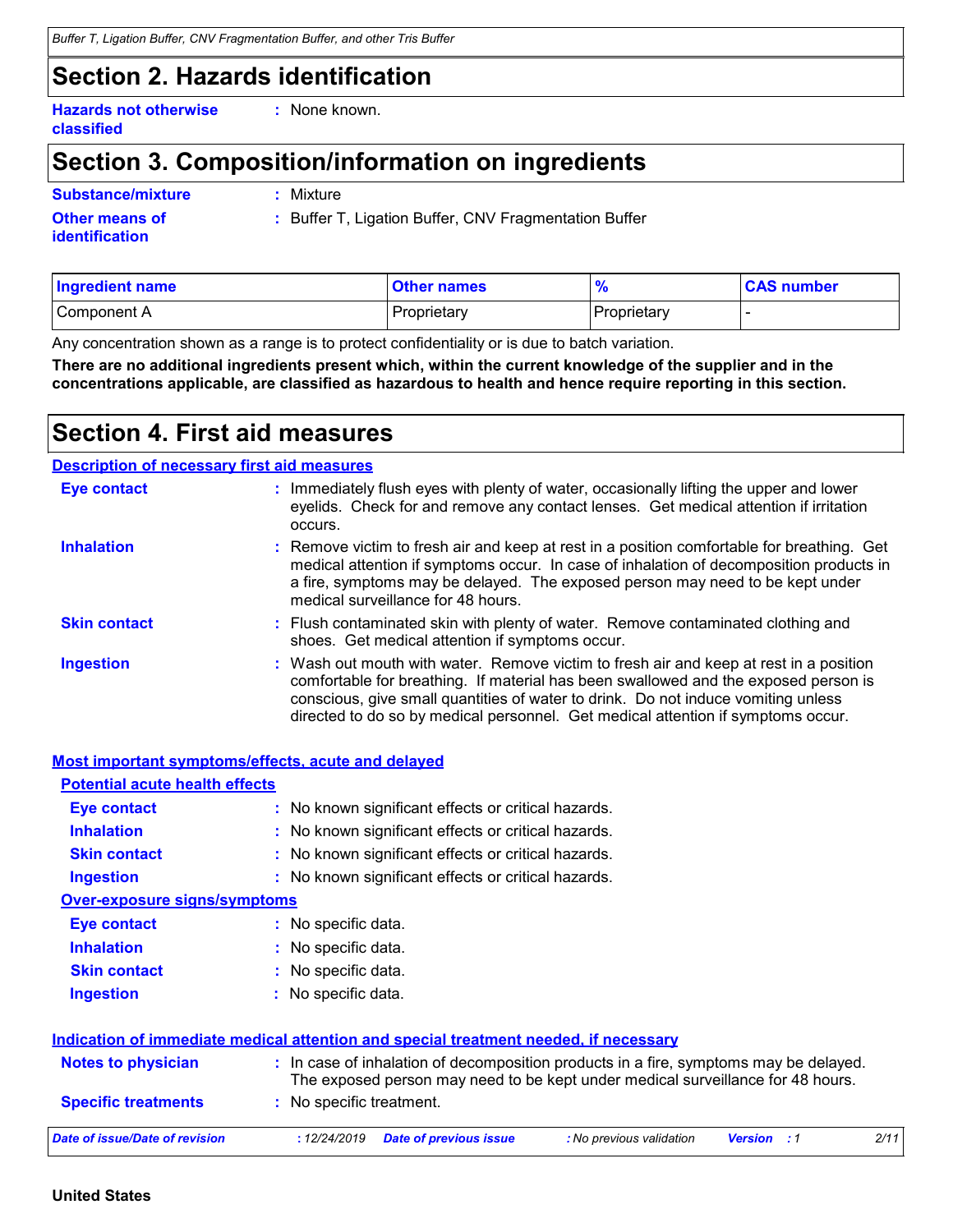### **Section 4. First aid measures**

**Protection of first-aiders** : No action shall be taken involving any personal risk or without suitable training.

**See toxicological information (Section 11)**

### **Section 5. Fire-fighting measures**

| <b>Extinguishing media</b>                               |                                                                                                                                                                                                     |
|----------------------------------------------------------|-----------------------------------------------------------------------------------------------------------------------------------------------------------------------------------------------------|
| <b>Suitable extinguishing</b><br>media                   | : Use an extinguishing agent suitable for the surrounding fire.                                                                                                                                     |
| Unsuitable extinguishing<br>media                        | : Do not use water jet.                                                                                                                                                                             |
| <b>Specific hazards arising</b><br>from the chemical     | : In a fire or if heated, a pressure increase will occur and the container may burst.                                                                                                               |
| <b>Hazardous thermal</b><br>decomposition products       | Decomposition products may include the following materials:<br>carbon dioxide<br>carbon monoxide<br>nitrogen oxides                                                                                 |
| <b>Special protective actions</b><br>for fire-fighters   | : Promptly isolate the scene by removing all persons from the vicinity of the incident if<br>there is a fire. No action shall be taken involving any personal risk or without suitable<br>training. |
| <b>Special protective</b><br>equipment for fire-fighters | : Fire-fighters should wear appropriate protective equipment and self-contained breathing<br>apparatus (SCBA) with a full face-piece operated in positive pressure mode.                            |

### **Section 6. Accidental release measures**

|                                                              | <b>Personal precautions, protective equipment and emergency procedures</b>                                                                                                                                                                                                                                                                                                                                                                                                                                                                                                                 |
|--------------------------------------------------------------|--------------------------------------------------------------------------------------------------------------------------------------------------------------------------------------------------------------------------------------------------------------------------------------------------------------------------------------------------------------------------------------------------------------------------------------------------------------------------------------------------------------------------------------------------------------------------------------------|
| For non-emergency<br>personnel                               | : No action shall be taken involving any personal risk or without suitable training.<br>Evacuate surrounding areas. Keep unnecessary and unprotected personnel from<br>entering. Do not touch or walk through spilled material. Put on appropriate personal<br>protective equipment.                                                                                                                                                                                                                                                                                                       |
| For emergency responders :                                   | If specialized clothing is required to deal with the spillage, take note of any information in<br>Section 8 on suitable and unsuitable materials. See also the information in "For non-<br>emergency personnel".                                                                                                                                                                                                                                                                                                                                                                           |
| <b>Environmental precautions</b>                             | : Avoid dispersal of spilled material and runoff and contact with soil, waterways, drains<br>and sewers. Inform the relevant authorities if the product has caused environmental<br>pollution (sewers, waterways, soil or air).                                                                                                                                                                                                                                                                                                                                                            |
| <b>Methods and materials for containment and cleaning up</b> |                                                                                                                                                                                                                                                                                                                                                                                                                                                                                                                                                                                            |
| <b>Small spill</b>                                           | : Stop leak if without risk. Move containers from spill area. Dilute with water and mop up<br>if water-soluble. Alternatively, or if water-insoluble, absorb with an inert dry material and<br>place in an appropriate waste disposal container. Dispose of via a licensed waste<br>disposal contractor.                                                                                                                                                                                                                                                                                   |
| <b>Large spill</b>                                           | : Stop leak if without risk. Move containers from spill area. Prevent entry into sewers,<br>water courses, basements or confined areas. Wash spillages into an effluent treatment<br>plant or proceed as follows. Contain and collect spillage with non-combustible,<br>absorbent material e.g. sand, earth, vermiculite or diatomaceous earth and place in<br>container for disposal according to local regulations (see Section 13). Dispose of via a<br>licensed waste disposal contractor. Note: see Section 1 for emergency contact<br>information and Section 13 for waste disposal. |
| <b>Date of issue/Date of revision</b>                        | 3/11<br><b>Date of previous issue</b><br>: 12/24/2019<br>: No previous validation<br><b>Version</b> : 1                                                                                                                                                                                                                                                                                                                                                                                                                                                                                    |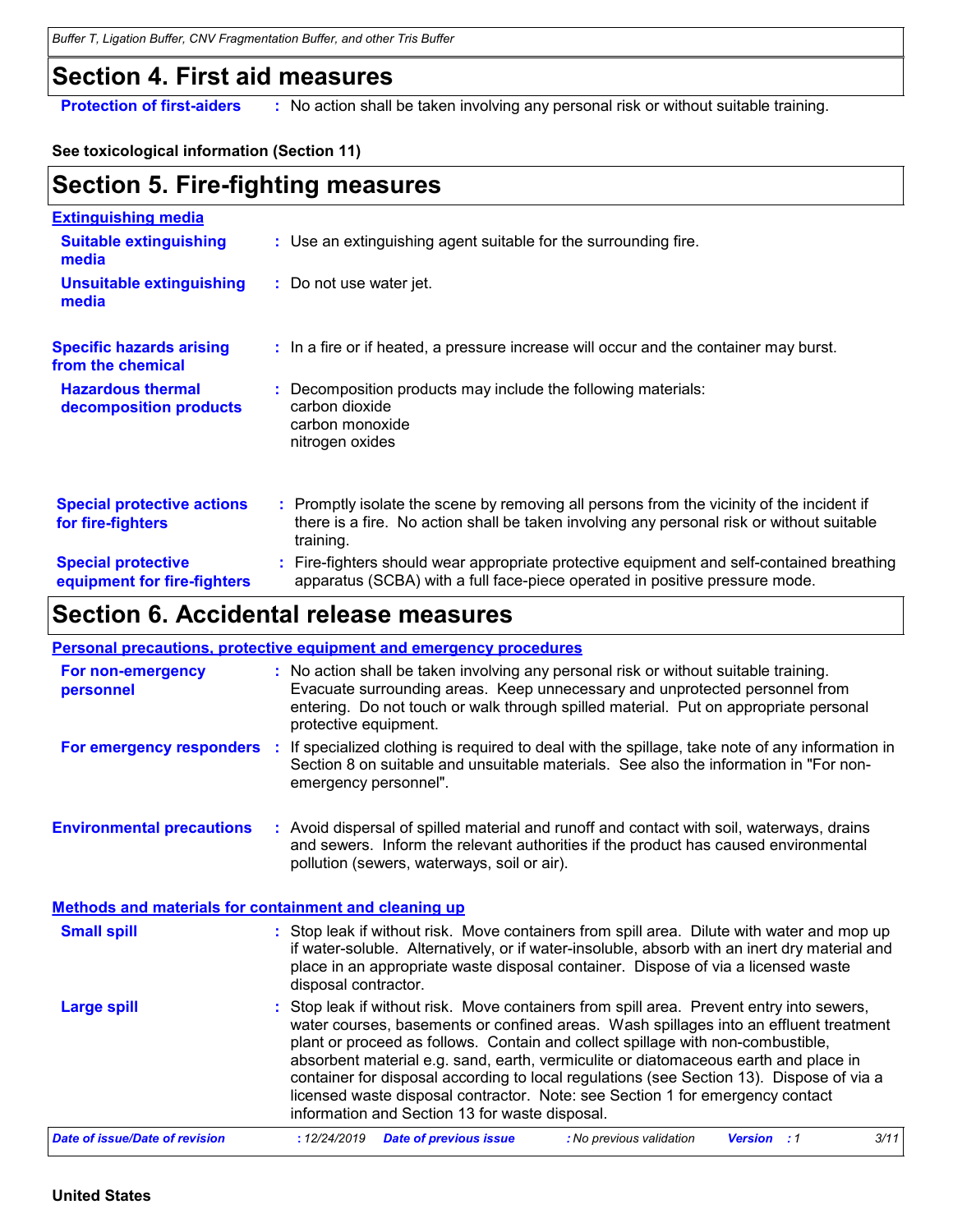### **Section 6. Accidental release measures**

### **Section 7. Handling and storage**

| <b>Precautions for safe handling</b>                                      |    |                                                                                                                                                                                                                                                                                                                                                                                                                                                                         |
|---------------------------------------------------------------------------|----|-------------------------------------------------------------------------------------------------------------------------------------------------------------------------------------------------------------------------------------------------------------------------------------------------------------------------------------------------------------------------------------------------------------------------------------------------------------------------|
| <b>Protective measures</b>                                                |    | : Put on appropriate personal protective equipment (see Section 8).                                                                                                                                                                                                                                                                                                                                                                                                     |
| <b>Advice on general</b><br>occupational hygiene                          |    | Eating, drinking and smoking should be prohibited in areas where this material is<br>handled, stored and processed. Workers should wash hands and face before eating,<br>drinking and smoking. Remove contaminated clothing and protective equipment before<br>entering eating areas. See also Section 8 for additional information on hygiene<br>measures.                                                                                                             |
| <b>Conditions for safe storage,</b><br>including any<br>incompatibilities | ÷. | Store in accordance with local regulations. Keep container tightly closed and store at<br>recommended temperature. Keep container tightly closed and sealed until ready for use.<br>Containers that have been opened must be carefully resealed and kept upright to<br>prevent leakage. Do not store in unlabeled containers. Use appropriate containment to<br>avoid environmental contamination. See Section 10 for incompatible materials before<br>handling or use. |

### **Section 8. Exposure controls/personal protection**

#### **Control parameters**

#### **Occupational exposure limits**

| <b>Ingredient name</b> | <b>Exposure limits</b> |
|------------------------|------------------------|
| Component A            | 'None.                 |

| : Good general ventilation should be sufficient to control worker exposure to airborne<br>contaminants.                                                                                                                                                                                                                                                                                           |
|---------------------------------------------------------------------------------------------------------------------------------------------------------------------------------------------------------------------------------------------------------------------------------------------------------------------------------------------------------------------------------------------------|
| Emissions from ventilation or work process equipment should be checked to ensure<br>they comply with the requirements of environmental protection legislation. In some<br>cases, fume scrubbers, filters or engineering modifications to the process equipment<br>will be necessary to reduce emissions to acceptable levels.                                                                     |
|                                                                                                                                                                                                                                                                                                                                                                                                   |
| : Wash hands, forearms and face thoroughly after handling chemical products, before<br>eating, smoking and using the lavatory and at the end of the working period.<br>Appropriate techniques should be used to remove potentially contaminated clothing.<br>Wash contaminated clothing before reusing. Ensure that eyewash stations and safety<br>showers are close to the workstation location. |
| Safety eyewear complying with an approved standard should be used when a risk<br>assessment indicates this is necessary to avoid exposure to liquid splashes, mists,<br>gases or dusts. If contact is possible, the following protection should be worn, unless<br>the assessment indicates a higher degree of protection: safety glasses with side-<br>shields.                                  |
|                                                                                                                                                                                                                                                                                                                                                                                                   |
| Chemical-resistant, impervious gloves complying with an approved standard should be<br>worn at all times when handling chemical products if a risk assessment indicates this is<br>necessary.                                                                                                                                                                                                     |
| Personal protective equipment for the body should be selected based on the task being<br>performed and the risks involved and should be approved by a specialist before<br>handling this product.                                                                                                                                                                                                 |
| <b>Individual protection measures</b>                                                                                                                                                                                                                                                                                                                                                             |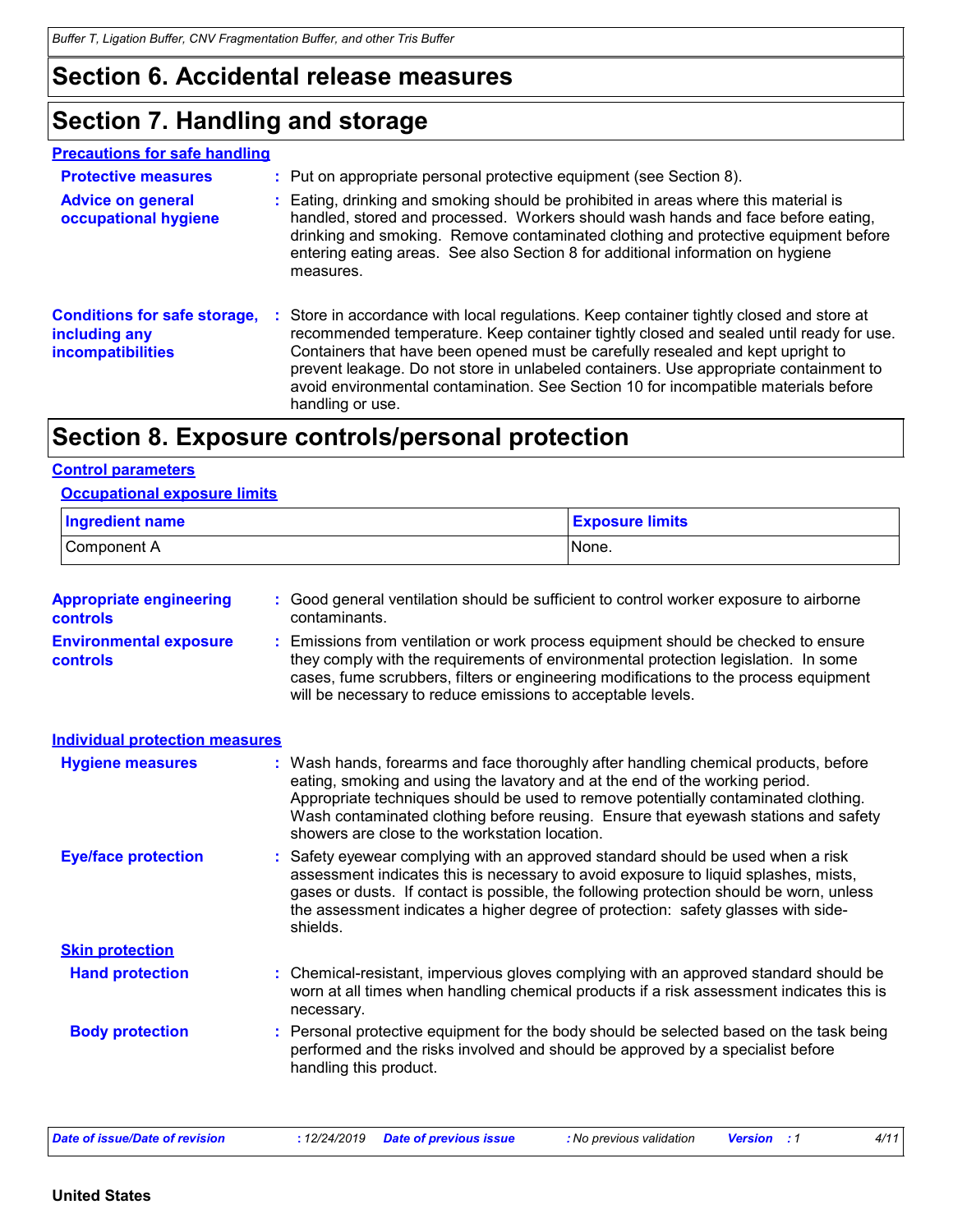### **Section 8. Exposure controls/personal protection**

| <b>Other skin protection</b>  | : Appropriate footwear and any additional skin protection measures should be selected<br>based on the task being performed and the risks involved and should be approved by a<br>specialist before handling this product.                                                           |
|-------------------------------|-------------------------------------------------------------------------------------------------------------------------------------------------------------------------------------------------------------------------------------------------------------------------------------|
| <b>Respiratory protection</b> | : Based on the hazard and potential for exposure, select a respirator that meets the<br>appropriate standard or certification. Respirators must be used according to a<br>respiratory protection program to ensure proper fitting, training, and other important<br>aspects of use. |

### **Section 9. Physical and chemical properties**

| <b>Appearance</b>                                 |                                                                        |
|---------------------------------------------------|------------------------------------------------------------------------|
| <b>Physical state</b>                             | : Liquid.                                                              |
| <b>Color</b>                                      | $:$ Not available.                                                     |
| Odor                                              | : Odorless.                                                            |
| <b>Odor threshold</b>                             | : Not available.                                                       |
| pH                                                | : 7                                                                    |
| <b>Melting point</b>                              | : Not available.                                                       |
| <b>Boiling point</b>                              | : Not available.                                                       |
| <b>Flash point</b>                                | : Not available.                                                       |
| <b>Evaporation rate</b>                           | : Not available.                                                       |
| <b>Flammability (solid, gas)</b>                  | : Not applicable.                                                      |
| Lower and upper explosive<br>(flammable) limits   | : Not available.                                                       |
| <b>Vapor pressure</b>                             | : Not available.                                                       |
| <b>Vapor density</b>                              | : Not available.                                                       |
| <b>Relative density</b>                           | : Not available.                                                       |
| <b>Density</b>                                    | : Not available.                                                       |
| <b>Solubility</b>                                 | : Easily soluble in the following materials: cold water and hot water. |
| <b>Solubility in water</b>                        | : Not available.                                                       |
| <b>Partition coefficient: n-</b><br>octanol/water | : Not available.                                                       |
| <b>Auto-ignition temperature</b>                  | : Not available.                                                       |
| <b>Decomposition temperature</b>                  | : Not available.                                                       |
| <b>SADT</b>                                       | : Not available.                                                       |
| <b>Viscosity</b>                                  | : Not available.                                                       |
| Flow time (ISO 2431)                              | $:$ Not available.                                                     |

### **Section 10. Stability and reactivity**

| <b>Reactivity</b>                            | : No specific test data related to reactivity available for this product or its ingredients.                                                                              |  |  |  |  |
|----------------------------------------------|---------------------------------------------------------------------------------------------------------------------------------------------------------------------------|--|--|--|--|
| <b>Chemical stability</b>                    | : The product is stable.                                                                                                                                                  |  |  |  |  |
| <b>Possibility of hazardous</b><br>reactions | : Under normal conditions of storage and use, hazardous reactions will not occur.<br>Under normal conditions of storage and use, hazardous polymerization will not occur. |  |  |  |  |
| <b>Conditions to avoid</b>                   | : No specific data.                                                                                                                                                       |  |  |  |  |
| <b>Date of issue/Date of revision</b>        | 5/11<br><b>Date of previous issue</b><br>: No previous validation<br>:12/24/2019<br><b>Version</b><br>. . 1                                                               |  |  |  |  |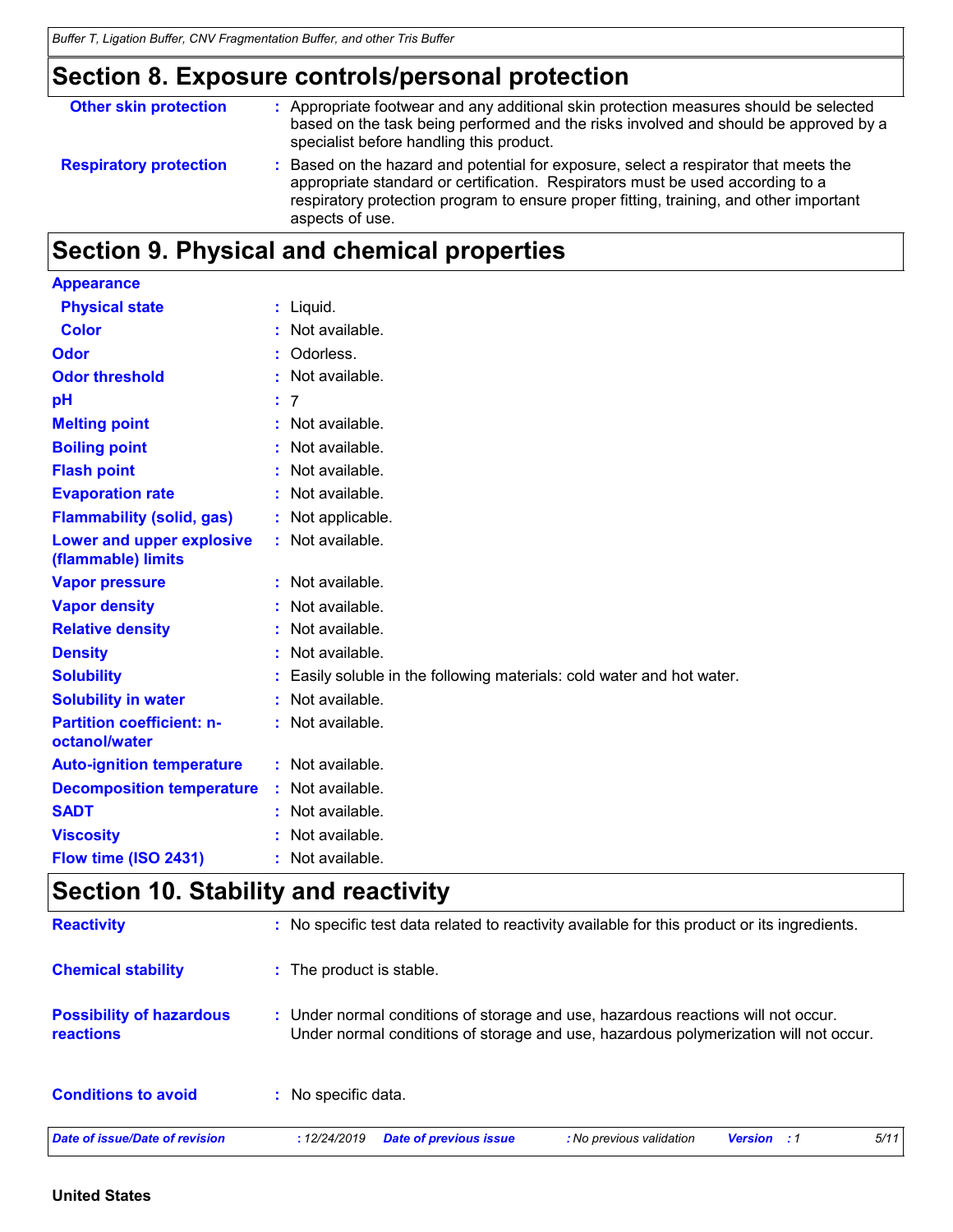### **Section 10. Stability and reactivity**

**Incompatible materials : Reactive or incompatible with the following materials: oxidizing materials.** 

**Hazardous decomposition products** Under normal conditions of storage and use, hazardous decomposition products should **:** not be produced.

### **Section 11. Toxicological information**

#### **Information on toxicological effects**

#### **Acute toxicity**

| <b>Product/ingredient name</b> | <b>Result</b> | <b>Species</b> | <b>Dose</b> | <b>Exposure</b> |
|--------------------------------|---------------|----------------|-------------|-----------------|
| Component A                    | LD50 Oral     | Rat            | 5900 mg/kg  |                 |

#### **Irritation/Corrosion**

| <b>Product/ingredient name</b> | <b>Result</b>                                       | <b>Species</b>   | <b>Score</b> | <b>Exposure</b> | <b>Observation</b> |
|--------------------------------|-----------------------------------------------------|------------------|--------------|-----------------|--------------------|
| Component A                    | Skin - Moderate irritant<br> Skin - Severe irritant | Rabbit<br>Rabbit |              | 25 %<br>500 mg  |                    |

#### **Sensitization**

Not available.

| <b>Mutagenicity</b>          |                  |
|------------------------------|------------------|
| <b>Conclusion/Summary</b>    | : Not available. |
| <b>Carcinogenicity</b>       |                  |
| <b>Conclusion/Summary</b>    | Not available.   |
| <b>Reproductive toxicity</b> |                  |
| <b>Conclusion/Summary</b>    | : Not available. |
| <b>Teratogenicity</b>        |                  |
| <b>Conclusion/Summary</b>    | : Not available. |
|                              |                  |

#### **Specific target organ toxicity (single exposure)**

| <b>Name</b>   | <b>Category</b> | <b>Route of</b><br>exposure | <b>Target organs</b>              |
|---------------|-----------------|-----------------------------|-----------------------------------|
| l Component A | Category 3      | Not applicable.             | Respiratory tract<br>l irritation |

**Specific target organ toxicity (repeated exposure)**

Not available.

#### **Aspiration hazard**

Not available.

### **routes of exposure**

| <b>Potential acute health effects</b> |                                                     |
|---------------------------------------|-----------------------------------------------------|
| <b>Eye contact</b>                    | : No known significant effects or critical hazards. |
| <b>Inhalation</b>                     | : No known significant effects or critical hazards. |
| <b>Skin contact</b>                   | : No known significant effects or critical hazards. |
| <b>Ingestion</b>                      | : No known significant effects or critical hazards. |

*Date of issue/Date of revision* **:** *12/24/2019 Date of previous issue : No previous validation Version : 1 6/11*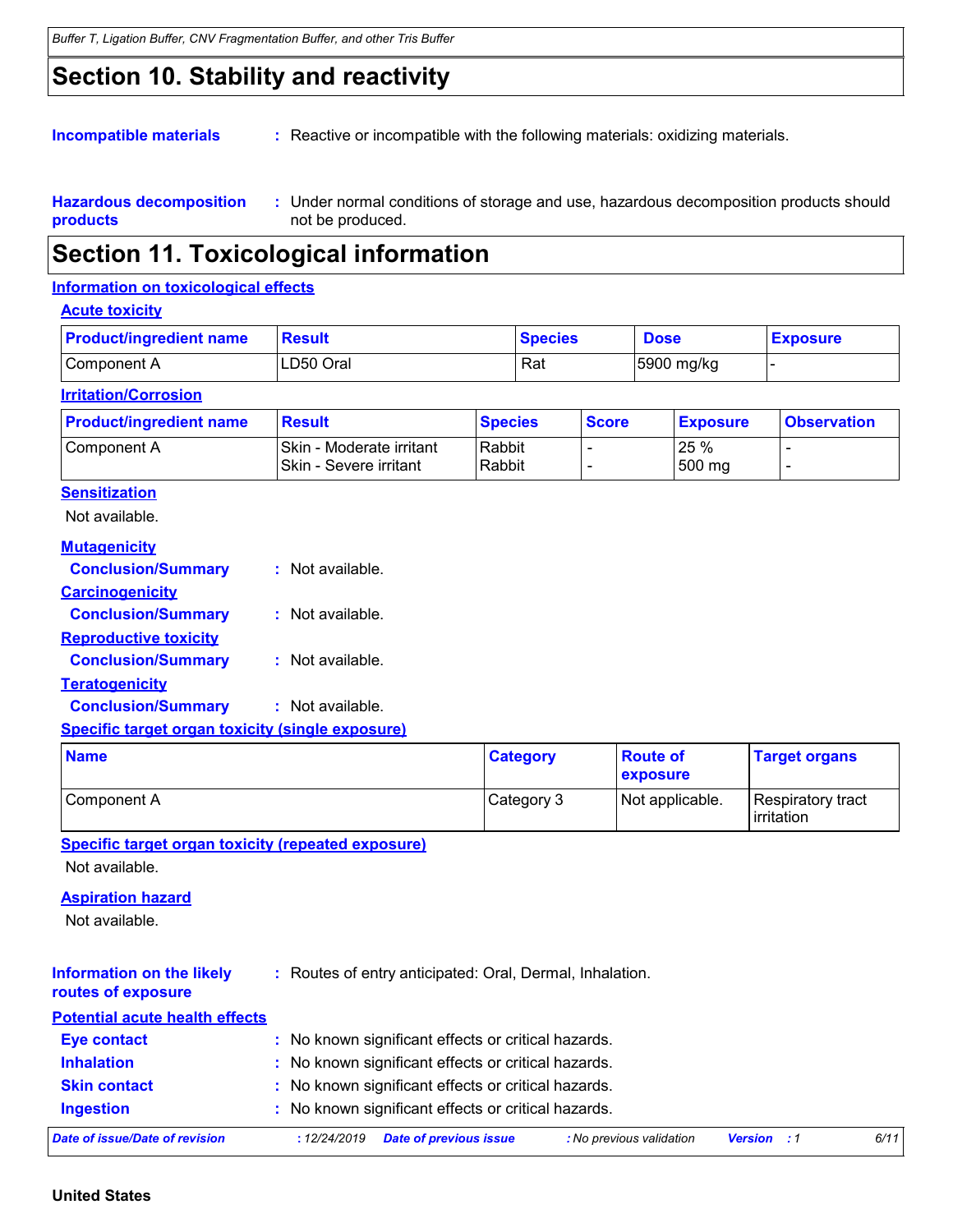### **Section 11. Toxicological information**

|                                         | <b>Symptoms related to the physical, chemical and toxicological characteristics</b>      |
|-----------------------------------------|------------------------------------------------------------------------------------------|
| Eye contact                             | : No specific data.                                                                      |
| <b>Inhalation</b>                       | : No specific data.                                                                      |
| <b>Skin contact</b>                     | : No specific data.                                                                      |
| <b>Ingestion</b>                        | : No specific data.                                                                      |
|                                         | Delayed and immediate effects and also chronic effects from short and long term exposure |
| <b>Short term exposure</b>              |                                                                                          |
| <b>Potential immediate</b><br>effects   | : Not available.                                                                         |
| <b>Potential delayed effects</b>        | : Not available.                                                                         |
| <b>Long term exposure</b>               |                                                                                          |
| <b>Potential immediate</b><br>effects   | $:$ Not available.                                                                       |
| <b>Potential delayed effects</b>        | $:$ Not available.                                                                       |
| <b>Potential chronic health effects</b> |                                                                                          |
| Not available.                          |                                                                                          |
| <b>General</b>                          | : No known significant effects or critical hazards.                                      |
| <b>Carcinogenicity</b>                  | : No known significant effects or critical hazards.                                      |
| <b>Mutagenicity</b>                     | : No known significant effects or critical hazards.                                      |
| <b>Teratogenicity</b>                   | : No known significant effects or critical hazards.                                      |
| <b>Developmental effects</b>            | : No known significant effects or critical hazards.                                      |
| <b>Fertility effects</b>                | : No known significant effects or critical hazards.                                      |

#### **Numerical measures of toxicity**

#### **Acute toxicity estimates**

| <b>Product/ingredient name</b> | Oral (mg/<br>kg) | <b>Dermal</b><br>(mg/kg) | Inhalation Inhalation<br>(gases)<br>(ppm) | (vapors)<br>(mg/l) | <b>Inhalation</b><br>l (dusts and<br>$mists)$ (mg/ |
|--------------------------------|------------------|--------------------------|-------------------------------------------|--------------------|----------------------------------------------------|
| Component A                    | 5900             | N/A                      | N/A                                       | N/A                | N/A                                                |

### **Section 12. Ecological information**

#### **Toxicity**

**Conclusion/Summary :** Not available.

#### **Persistence and degradability**

Not available.

#### **Bioaccumulative potential**

*Date of issue/Date of revision* **:** *12/24/2019 Date of previous issue : No previous validation Version : 1 7/11*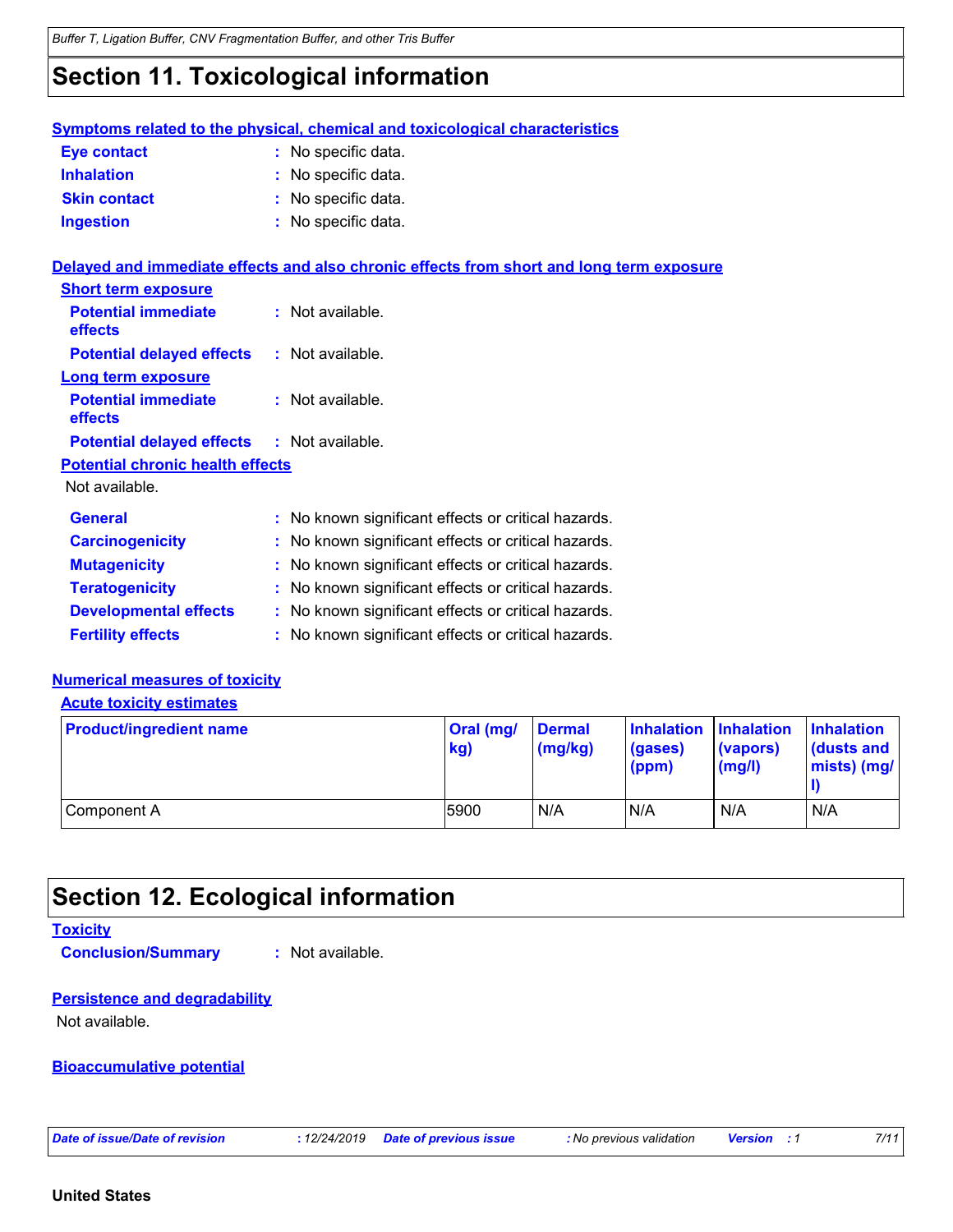*Buffer T, Ligation Buffer, CNV Fragmentation Buffer, and other Tris Buffer*

## **Section 12. Ecological information**

| <b>Product/ingredient name</b> | $\mathsf{LogP}_\mathsf{ow}$ | $\mathbf{C} \cap \mathbf{C}$<br>יטס | <b>Potential</b> |
|--------------------------------|-----------------------------|-------------------------------------|------------------|
| Component A                    | 221<br>، د.∠-               |                                     | low              |

|  | <b>Mobility in soil</b> |  |
|--|-------------------------|--|
|  |                         |  |

**Soil/water partition coefficient (KOC) :** Not available.

**Other adverse effects** : No known significant effects or critical hazards.

### **Section 13. Disposal considerations**

The generation of waste should be avoided or minimized wherever possible. Disposal of this product, solutions and any by-products should at all times comply with the requirements of environmental protection and waste disposal legislation and any regional local authority requirements. Dispose of surplus and non-recyclable products via a licensed waste disposal contractor. Waste should not be disposed of untreated to the sewer unless fully compliant with the requirements of all authorities with jurisdiction. Waste packaging should be recycled. Incineration or landfill should only be considered when recycling is not feasible. This material and its container must be disposed of in a safe way. Empty containers or liners may retain some product residues. Avoid dispersal of spilled material and runoff and contact with soil, waterways, drains and sewers. **Disposal methods :**

### **Section 14. Transport information**

|                                      | <b>DOT Classification</b> | <b>IMDG</b>                  | <b>IATA</b>              |
|--------------------------------------|---------------------------|------------------------------|--------------------------|
| <b>UN number</b>                     | Not regulated.            | Not regulated.               | Not regulated.           |
| <b>UN proper</b><br>shipping name    | $\overline{\phantom{a}}$  | -                            |                          |
| <b>Transport</b><br>hazard class(es) | $\overline{\phantom{a}}$  | $\overline{\phantom{0}}$     | $\overline{\phantom{a}}$ |
| <b>Packing group</b>                 | $\overline{\phantom{a}}$  | $\qquad \qquad \blacksquare$ | $\overline{\phantom{a}}$ |
| <b>Environmental</b><br>hazards      | No.                       | No.                          | No.                      |

**Additional information**

**Special precautions for user Transport within user's premises:** always transport in closed containers that are **:**

upright and secure. Ensure that persons transporting the product know what to do in the event of an accident or spillage.

**Transport in bulk according :** Not available. **to Annex II of MARPOL and the IBC Code**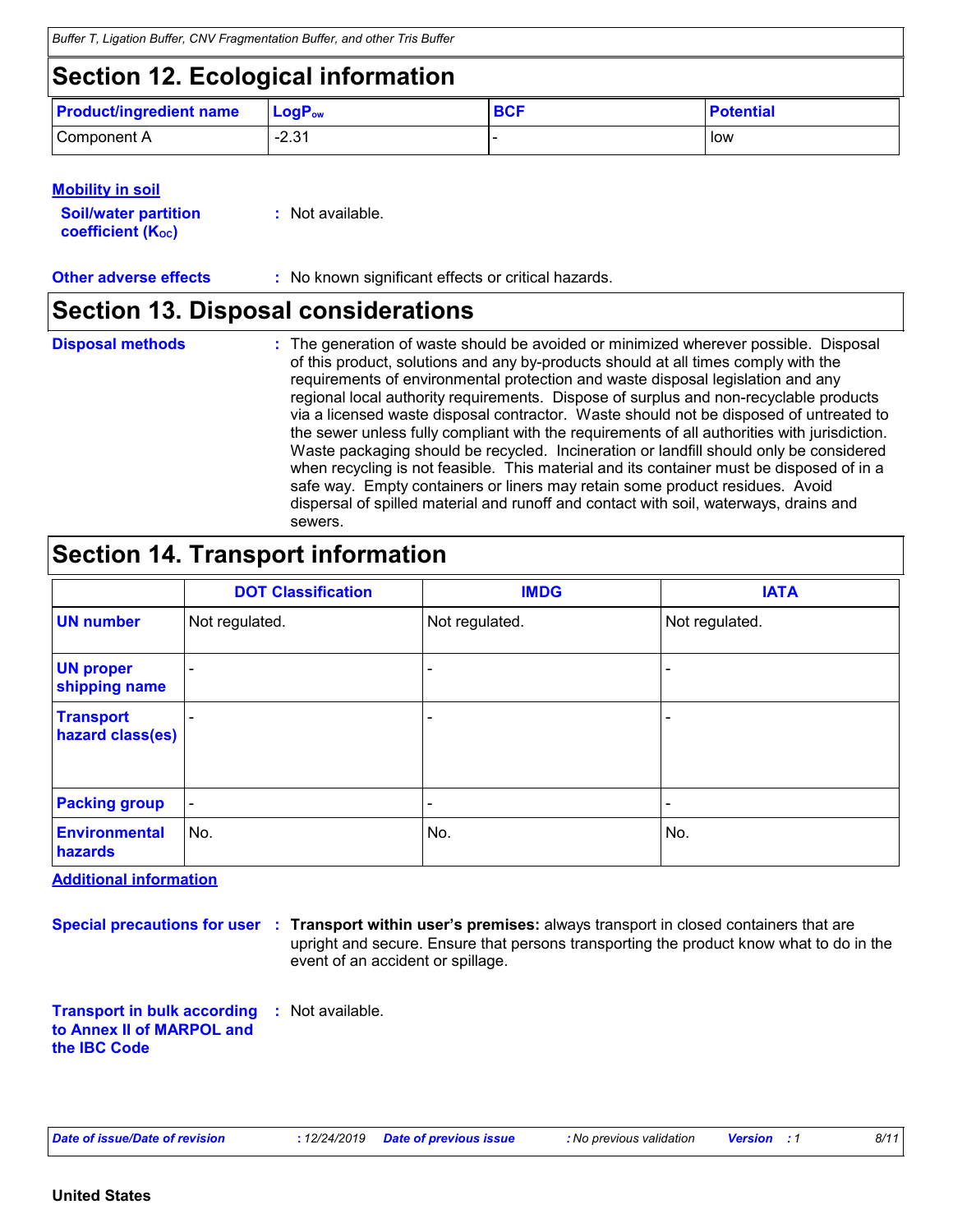### **Section 15. Regulatory information**

| <b>U.S. Federal regulations</b>                                                   | : TSCA 8(a) CDR Exempt/Partial exemption: Not determined<br>United States inventory (TSCA 8b): All components are listed or exempted. |
|-----------------------------------------------------------------------------------|---------------------------------------------------------------------------------------------------------------------------------------|
| <b>Clean Air Act Section 112</b><br>(b) Hazardous Air<br><b>Pollutants (HAPS)</b> | : Not listed                                                                                                                          |
| <b>Clean Air Act Section 602</b><br><b>Class I Substances</b>                     | : Not listed                                                                                                                          |
| <b>Clean Air Act Section 602</b><br><b>Class II Substances</b>                    | : Not listed                                                                                                                          |
| <b>DEA List I Chemicals</b><br><b>(Precursor Chemicals)</b>                       | : Not listed                                                                                                                          |
| <b>DEA List II Chemicals</b><br><b>(Essential Chemicals)</b>                      | : Not listed                                                                                                                          |

#### **SARA 302/304**

#### **Composition/information on ingredients**

|             |               |                  | <b>SARA 302 TPQ</b> |                          | <b>SARA 304 RQ</b> |           |
|-------------|---------------|------------------|---------------------|--------------------------|--------------------|-----------|
| <b>Name</b> | $\frac{9}{6}$ | <b>EHS</b> (lbs) |                     | (gallons)                | (lbs)              | (gallons) |
| Component K | Proprietary   | Yes.             | 500                 | $\overline{\phantom{a}}$ | 1000               | -         |

**SARA 304 RQ :** 11111111.1 lbs / 5044444.4 kg

### **SARA 311/312**

**Classification :** Not applicable.

#### **Composition/information on ingredients**

| <b>Name</b> |             | <b>Classification</b>                                                                                                                                                                |
|-------------|-------------|--------------------------------------------------------------------------------------------------------------------------------------------------------------------------------------|
| Component A | Proprietary | <b>SKIN IRRITATION - Category 2</b><br><b>EYE IRRITATION - Category 2A</b><br><b>SPECIFIC TARGET ORGAN TOXICITY (SINGLE EXPOSURE)</b><br>(Respiratory tract irritation) - Category 3 |

#### **SARA 313**

Not applicable.

#### **State regulations**

**Massachusetts** : None of the components are listed.

- 
- **New York :** None of the components are listed.
- **New Jersey :** None of the components are listed.
- **Pennsylvania :** None of the components are listed.
	-

### **California Prop. 65**

This product does not require a Safe Harbor warning under California Prop. 65.

#### **International regulations**

**Chemical Weapon Convention List Schedules I, II & III Chemicals** Not listed.

#### **Montreal Protocol**

Not listed.

#### **Stockholm Convention on Persistent Organic Pollutants**

| Date of issue/Date of revision |  |  |  |  |
|--------------------------------|--|--|--|--|
|--------------------------------|--|--|--|--|

*Date of issue/Date of revision* **:** *12/24/2019 Date of previous issue : No previous validation Version : 1 9/11*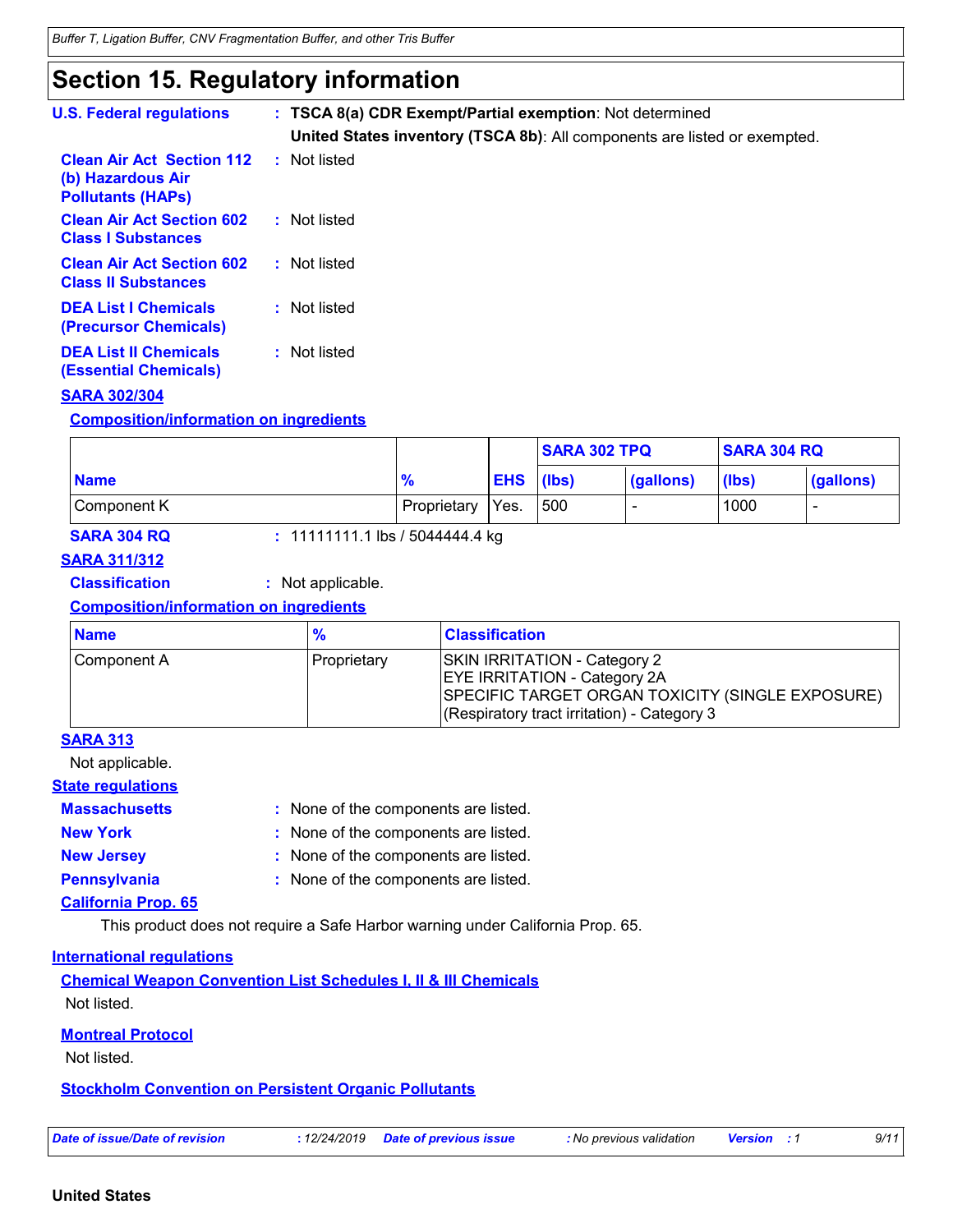### **Section 15. Regulatory information**

Not listed.

**Rotterdam Convention on Prior Informed Consent (PIC)** Not listed.

**UNECE Aarhus Protocol on POPs and Heavy Metals**

Not listed.

### **Section 16. Other information**

**Hazardous Material Information System (U.S.A.)**



**Caution: HMIS® ratings are based on a 0-4 rating scale, with 0 representing minimal hazards or risks, and 4 representing significant hazards or risks. Although HMIS® ratings and the associated label are not required on SDSs or products leaving a facility under 29 CFR 1910.1200, the preparer may choose to provide them. HMIS® ratings are to be used with a fully implemented HMIS® program. HMIS® is a registered trademark and service mark of the American Coatings Association, Inc.**

**The customer is responsible for determining the PPE code for this material. For more information on HMIS® Personal Protective Equipment (PPE) codes, consult the HMIS® Implementation Manual.**

#### **National Fire Protection Association (U.S.A.)**



**Reprinted with permission from NFPA 704, Identification of the Hazards of Materials for Emergency Response Copyright ©1997, National Fire Protection Association, Quincy, MA 02269. This reprinted material is not the complete and official position of the National Fire Protection Association, on the referenced subject which is represented only by the standard in its entirety.**

**Copyright ©2001, National Fire Protection Association, Quincy, MA 02269. This warning system is intended to be interpreted and applied only by properly trained individuals to identify fire, health and reactivity hazards of chemicals. The user is referred to certain limited number of chemicals with recommended classifications in NFPA 49 and NFPA 325, which would be used as a guideline only. Whether the chemicals are classified by NFPA or not, anyone using the 704 systems to classify chemicals does so at their own risk.**

#### **Procedure used to derive the classification**

| <b>Classification</b><br>Not classified. |                          | <b>Justification</b> |  |  |
|------------------------------------------|--------------------------|----------------------|--|--|
|                                          |                          |                      |  |  |
| <b>History</b>                           |                          |                      |  |  |
| Date of issue/Date of<br>revision        | : 12/24/2019             |                      |  |  |
| Date of previous issue                   | : No previous validation |                      |  |  |
| <b>Version</b>                           | $\div$ 1                 |                      |  |  |
| <b>Prepared by</b>                       | : Sphera Solutions       |                      |  |  |

*Date of issue/Date of revision* **:** *12/24/2019 Date of previous issue : No previous validation Version : 1 10/11*